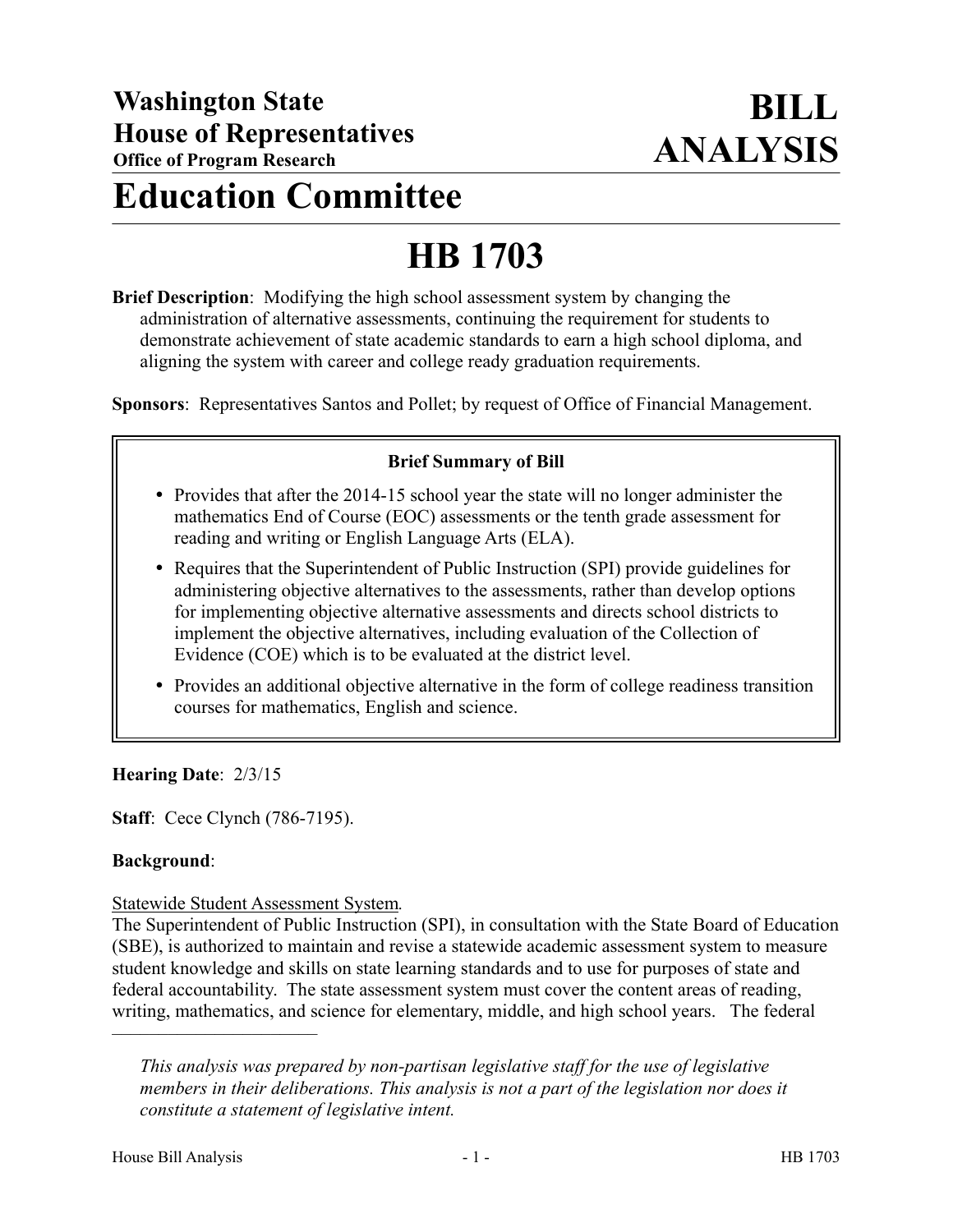Elementary and Secondary Education Act (ESEA) requires states to assess students based on state learning standards in reading and mathematics in each of grades three through eight and one high school grade, as well as science in at least one grade in elementary, middle, and high school.

Most recently, high school mathematics has been assessed using end-of-course tests (EOCs) in Algebra I and Geometry, while a 10th grade reading and writing assessment has been utilized. In 2011, legislation directed that high school science be assessed using a Biology EOC. Subsequently, the Legislature expressed intent to transition from a Biology EOC to a comprehensive science assessment.

In 2013, the SPI was directed to implement student assessments developed with a multistate consortium in English Language Arts (ELA) and mathematics, beginning in the 2014-15 school year. (Washington is part of the Smarter Balanced Assessment Consortium, known as SBAC.) The SPI was also directed to use test items from the SBAC assessments to develop a 10th grade ELA assessment and modify the Algebra I and Geometry EOCs for use through the transition period.

The SBE is responsible for establishing the performance scores that students must meet on state assessments. By the end of the 2014-15 school year, the SBE must establish performance scores for the assessments used during the transition period, as well as the SBAC assessments. In setting scores for the high school SBAC assessments, the SBE must review the experience during the transition period, examine scores used in other states for the SBAC assessments, including states that require passage of an 11th grade assessment for graduation. The scores established for purposes of graduation may be different from the scores used for the purpose of determining career and college readiness.

## High School Graduation*.*

A Certificate of Academic Achievement (CAA) or a Certificate of Individual Achievement (CIA) is one of the requirements for graduation from a Washington public high school. To obtain a CAA, a student must meet state standards on required assessments. Students requiring special education who are not appropriately assessed by the state assessment system, even with accommodations, may earn a CIA via a variety of ways to demonstrate skills and abilities commensurate with their individual education programs.

Since the graduating class of 2008, Washington students have been required to meet the state standard on the assessment in reading and writing to obtain a CAA and graduate from high school. Students in the graduating classes of 2013 and 2014 have also had to meet the standard in at least one of the mathematics EOCs. Beginning with the graduating class of 2015, students will have to meet the standard on the state assessment in reading, writing, at least one of the mathematics EOCs, and the Biology EOC for high school graduation. Beginning with the graduating class of 2019, the SBAC assessments in the ELA and mathematics will be used to demonstrate that students meet the state standard in those subjects.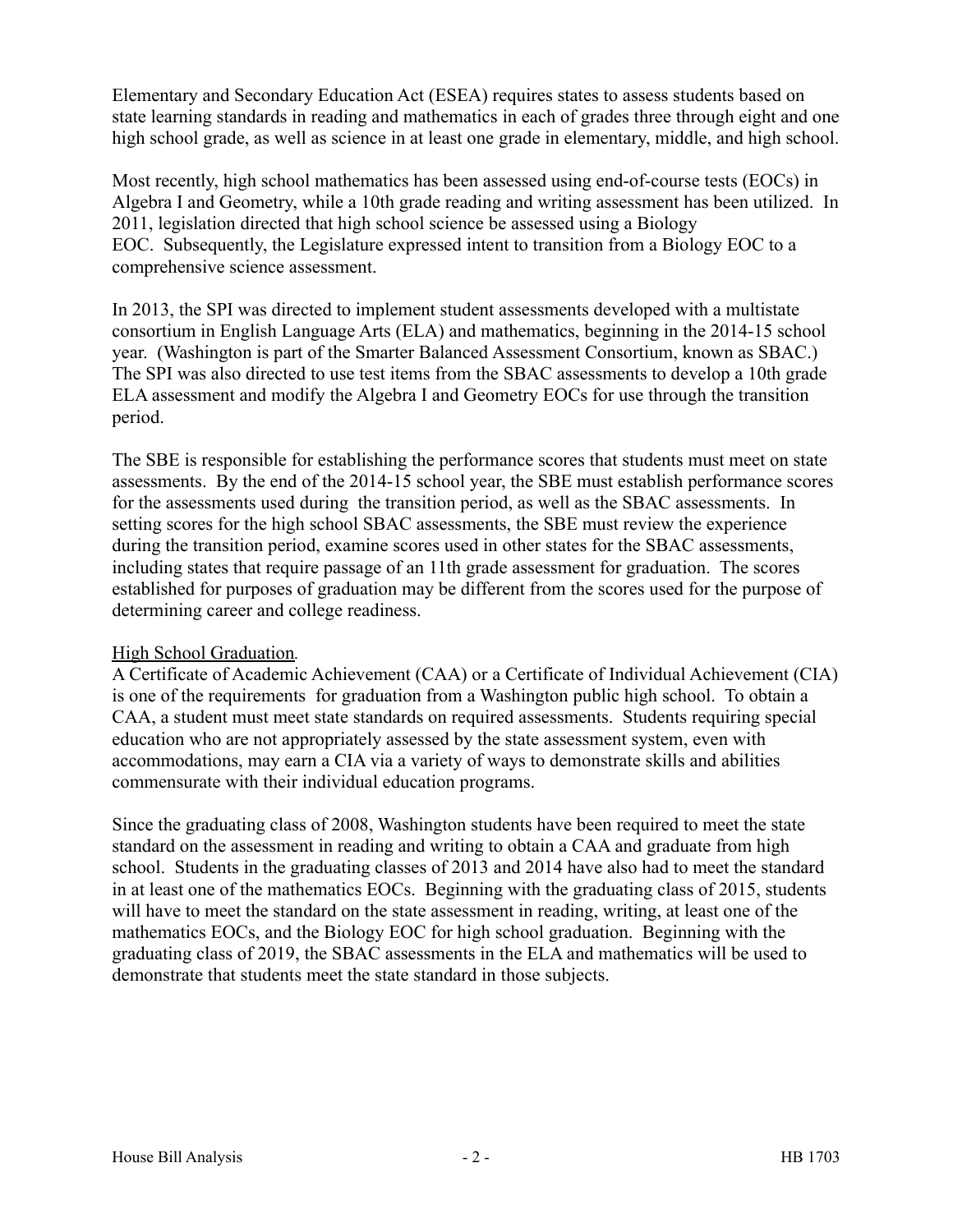Below is a chart illustrating the assessments required for the graduating class of 2015 and beyond:

| <b>Graduating Class</b> | <b>English Language Arts</b>                                                                                                    | <b>Mathematics</b>                                                            | Science            |
|-------------------------|---------------------------------------------------------------------------------------------------------------------------------|-------------------------------------------------------------------------------|--------------------|
| 2015                    | 10th Grade Reading &<br>Writing                                                                                                 | Algebra I EOC<br>Or<br>Geometry EOC                                           | <b>Biology EOC</b> |
| 2016                    | 10th Grade Reading $\&$<br>Writing<br><b>Or</b><br>11th Grade ELA (Smarter<br><b>Balanced Assessment</b><br>Consortium or SBAC) | Algebra I EOC<br>Or<br>Geometry EOC<br>Or<br>11th Grade<br>Mathematics (SBAC) | <b>Biology EOC</b> |
| 2017                    | 10th Grade ELA<br><b>Or</b><br>11th Grade ELA (SBAC)                                                                            | Algebra I EOC<br>Or<br>Geometry EOC<br>Or<br>11th Grade<br>Mathematics (SBAC) | <b>Biology EOC</b> |
| 2018                    | 10th Grade ELA<br>Or<br>11th Grade ELA (SBAC)                                                                                   | Algebra I EOC<br>Or<br>Geometry EOC<br>Or<br>11th Grade<br>Mathematics (SBAC) | <b>Biology EOC</b> |
| 2019                    | 11th Grade ELA (SBAC)                                                                                                           | 11th Grade<br>Mathematics (SBAC)                                              | <b>Biology EOC</b> |

## Alternative Assessment Options*.*

Alternative assessment options exist to earn a CAA for those who have taken an assessment at least once. These include:

- Grade comparison.
- Earning a high enough score on the SAT or ACT.
- Earning a high enough score on an Advanced Placement (AP)/International Baccalaureate (IB) exam.
- Collection of evidence, scored at the state level or by regional panels of educators.

There are also provisions for waiving specific requirements pertaining to the CAA and the CIA for students who transferred to a Washington public school in their junior or senior year or who have special, unavoidable circumstances.

#### Assessments, Transition Courses, and College Placement.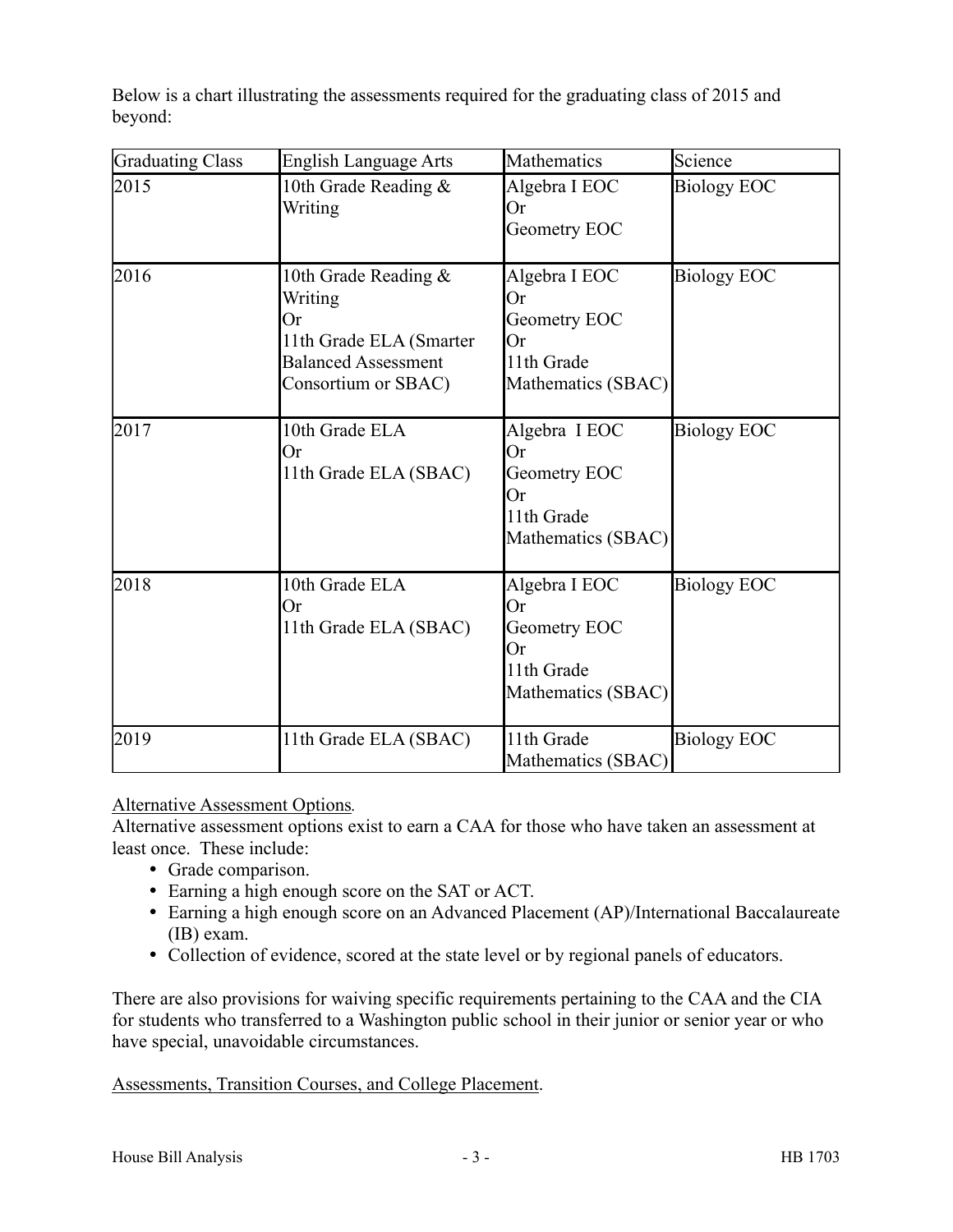The State Board for Community and Technical Colleges (SBCTC) and Washington's public baccalaureate institutions have signed agreements on the use of the SBAC assessments as evidence of college readiness. College ready scores of three or four on these assessments will allow first year college students who have been admitted to one of Washington's public colleges or universities to be placed into entry-level college mathematics and English courses without further placement testing. Students must take placement exams for higher level course placement, such as a calculus track.

In addition, transition courses are being developed and piloted in English Language Arts and mathematics for students who score a one or a two on the assessment. These courses will develop college and career readiness. A senior in high school who scores below a college ready level on an SBAC assessment will be able to enroll in the transition course and, if he or she earns a B or better, be placed into an entry-level college course in that subject.

## **Summary of Bill**:

After the 2014-15 school year, the state will no longer administer the mathematics EOCs, or the tenth grade assessments for reading and writing, or the ELA. Students who took these assessments before or during that year may use the results for purposes of graduation, however. Students in the graduating class of 2018 may use the results from the SBAC ELA together with the mathematics EOCs or the SBAC mathematics assessment. The option currently available to this graduating class to use the 10th grade ELA developed by the SPI is eliminated.

The duty to develop options for implementing objective alternative assessments no longer rests with the SPI. Rather, the SPI must provide guidelines for administering objective alternatives. Language is stricken that would require legislative approval for the use of objective alternative assessments.

School districts, rather than the SPI, must implement the objective alternatives in areas where students have not met state standard. The Collection of Evidence (COE) is to be evaluated at the district level pursuant to SPI guidelines. If the district awards the COE the minimum required score, the applicant must be deemed to have met state standards. Deadlines are set forth by which COE information must be provided to students, families, and teachers.

Additional alternatives, in the form of college readiness transition courses, are added in mathematics and English. Beginning in 2017-18, a transition course for science is added as well. The SPI, Student Achievement Council, SBE, State Board for Community and Technical Colleges, and the Council of Presidents must annually publish a memorandum detailing the requirements for these courses. By January 1, 2016, the SPI must offer online transition courses in mathematics and English. By September 1, 2017, an online transition course in science must be available.

A district that offers the COE alternative is not required to offer the college transition course alternatives.

## **Appropriation**: None.